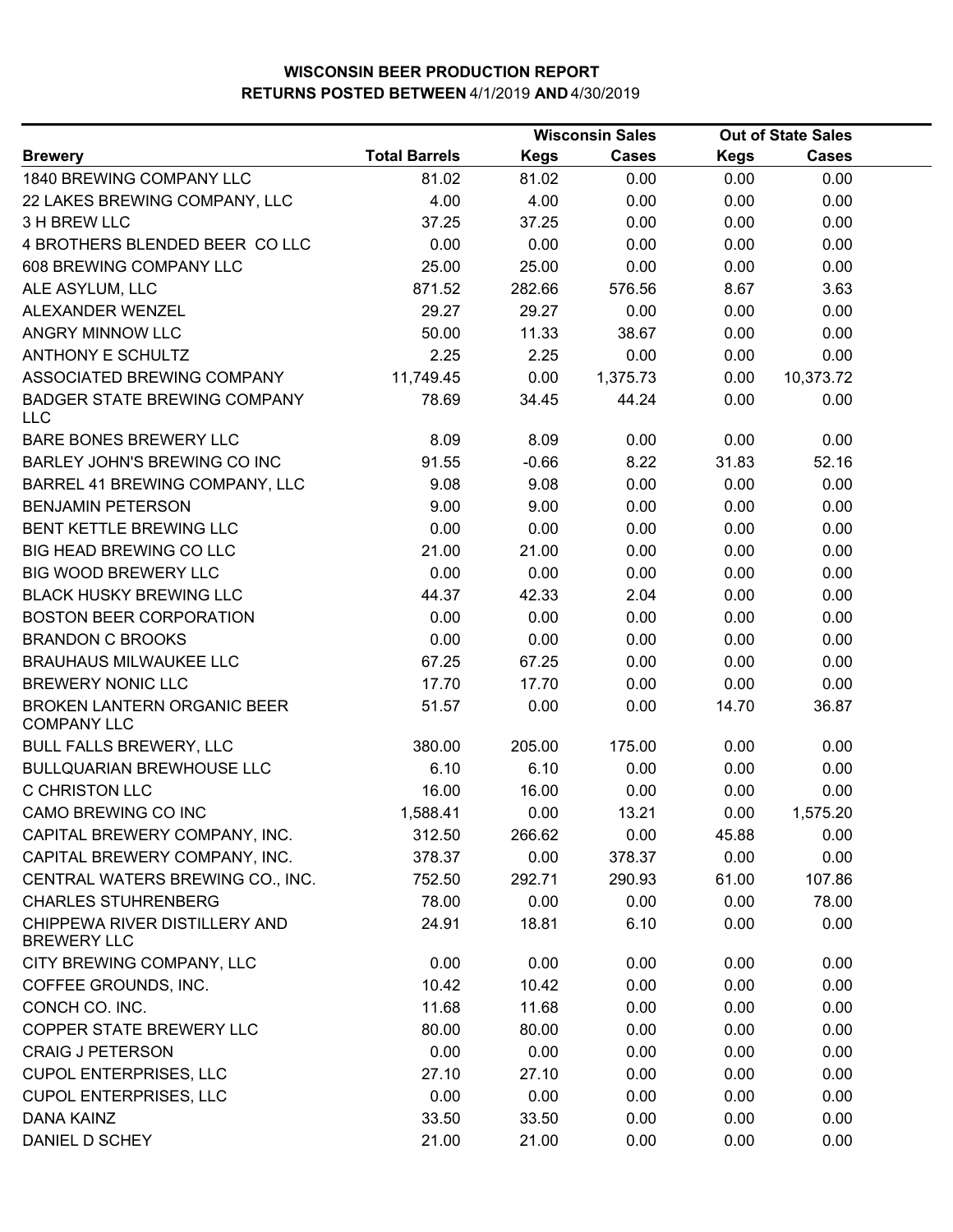|                                                      |                      |             | <b>Wisconsin Sales</b> |             | <b>Out of State Sales</b> |  |
|------------------------------------------------------|----------------------|-------------|------------------------|-------------|---------------------------|--|
| <b>Brewery</b>                                       | <b>Total Barrels</b> | <b>Kegs</b> | <b>Cases</b>           | <b>Kegs</b> | <b>Cases</b>              |  |
| DANIEL M STOLT                                       | 29.14                | 11.89       | 17.25                  | 0.00        | 0.00                      |  |
| DAS VENTURES INC.                                    | 0.00                 | 0.00        | 0.00                   | 0.00        | 0.00                      |  |
| DAVID A ANDERSON                                     | 1.00                 | 1.00        | 0.00                   | 0.00        | 0.00                      |  |
| <b>DAVID A KNUTH</b>                                 | 22.21                | 22.21       | 0.00                   | 0.00        | 0.00                      |  |
| DELAFIELD BREWHAUS LLC                               | 60.20                | 60.20       | 0.00                   | 0.00        | 0.00                      |  |
| <b>DELTA BEER LLC</b>                                | 26.32                | 26.32       | 0.00                   | 0.00        | 0.00                      |  |
| <b>DENNIS E ERB</b>                                  | 6.00                 | 6.00        | 0.00                   | 0.00        | 0.00                      |  |
| DIAGEO AMERICAS SUPPLY INC                           | 69,132.71            | 0.00        | 0.00                   | 0.00        | 69,132.71                 |  |
| DJ FEDDERLY MANAGEMENT<br><b>CONSULTANT LLC</b>      | 0.00                 | 0.00        | 0.00                   | 0.00        | 0.00                      |  |
| DOOR COUNTY BREWING CO LLC                           | 257.00               | 257.00      | 0.00                   | 0.00        | 0.00                      |  |
| DRIFTLESS BREWING COMPANY LLC                        | 29.40                | 29.40       | 0.00                   | 0.00        | 0.00                      |  |
| DUBS BREW, LLC                                       | 7.75                 | 7.75        | 0.00                   | 0.00        | 0.00                      |  |
| EAGLE TRACE BREWING COMPANY<br><b>LLC</b>            | 88.57                | 44.83       | 43.74                  | 0.00        | 0.00                      |  |
| EAGLE TRACE BREWING COMPANY<br><b>LLC</b>            | 0.00                 | 0.00        | 0.00                   | 0.00        | 0.00                      |  |
| <b>EAST TROY BREWERY CO</b>                          | 31.50                | 31.50       | 0.00                   | 0.00        | 0.00                      |  |
| <b>EGR LLC</b>                                       | 19.00                | 19.00       | 0.00                   | 0.00        | 0.00                      |  |
| <b>ESSER DISTRIBUTING CO INC</b>                     | 0.00                 | 0.00        | 0.00                   | 0.00        | 0.00                      |  |
| EVANS BREWING COMPANY INC                            | 0.00                 | 0.00        | 0.00                   | 0.00        | 0.00                      |  |
| FERMENTORIUM BEVERAGE<br><b>COMPANY LLC</b>          | 82.33                | 42.80       | 39.53                  | 0.00        | 0.00                      |  |
| FFATS BREWING COMPANY, LLC                           | 6.00                 | 6.00        | 0.00                   | 0.00        | 0.00                      |  |
| FIFTH WARD BREWING COMPANY LLC                       | 44.29                | 44.29       | 0.00                   | 0.00        | 0.00                      |  |
| FIVE STAR BREWING CO INC.                            | 1,062.45             | 0.00        | 6.60                   | 0.00        | 1,055.85                  |  |
| FLIX ENTERTAINMENT LLC                               | 19.89                | 19.89       | 0.00                   | 0.00        | 0.00                      |  |
| FOX RIVER BREWING COMPANY II, LLC                    | 158.74               | 158.74      | 0.00                   | 0.00        | 0.00                      |  |
| FOX RIVER BREWING COMPANY, LLC                       | 104.77               | 104.77      | 0.00                   | 0.00        | 0.00                      |  |
| <b>FRESAR INC</b>                                    | 0.00                 | 0.00        | 0.00                   | 0.00        | 0.00                      |  |
| <b>FULTON LLC</b>                                    | 10.32                | 3.50        | 6.82                   | 0.00        | 0.00                      |  |
| <b>GATHERING PLACE BREWING</b><br><b>COMPANY LLC</b> | 40.87                | 39.57       | 1.30                   | 0.00        | 0.00                      |  |
| GD3, LLC                                             | 132.70               | 132.70      | 0.00                   | 0.00        | 0.00                      |  |
| GD4, LLC                                             | 72.00                | 72.00       | 0.00                   | 0.00        | 0.00                      |  |
| <b>GEORGE BREGAR</b>                                 | 37.13                | 37.13       | 0.00                   | 0.00        | 0.00                      |  |
| <b>GIANT JONES BREWING LLC</b>                       | 0.00                 | 0.00        | 0.00                   | 0.00        | 0.00                      |  |
| GJS SALES, INC.                                      | 1,386.00             | 0.00        | 0.00                   | 0.00        | 1,386.00                  |  |
| <b>GOOD CITY BREWING LLC</b>                         | 0.00                 | 0.00        | 0.00                   | 0.00        | 0.00                      |  |
| <b>GOOD CITY BREWING LLC</b>                         | 433.27               | 222.84      | 210.43                 | 0.00        | 0.00                      |  |
| <b>GRANT PAULY</b>                                   | 435.23               | 172.42      | 236.24                 | 17.50       | 9.07                      |  |
| <b>GRAY BREWING CO.</b>                              | 88.44                | 43.66       | 22.25                  | 8.01        | 14.52                     |  |
| <b>GREEN BAY BREWING COMPANY</b>                     | 516.17               | 139.71      | 376.46                 | 0.00        | 0.00                      |  |
| <b>GREENVIEW BREWING LLC</b>                         | 26.28                | 11.04       | 15.24                  | 0.00        | 0.00                      |  |
| <b>GREGORY YORK</b>                                  | 15.43                | 15.43       | 0.00                   | 0.00        | 0.00                      |  |
| GULL DAM BREWING, INC.                               | 0.00                 | 0.00        | 0.00                   | 0.00        | 0.00                      |  |
| <b>GUY R LILJA</b>                                   | 0.00                 | 0.00        | 0.00                   | 0.00        | 0.00                      |  |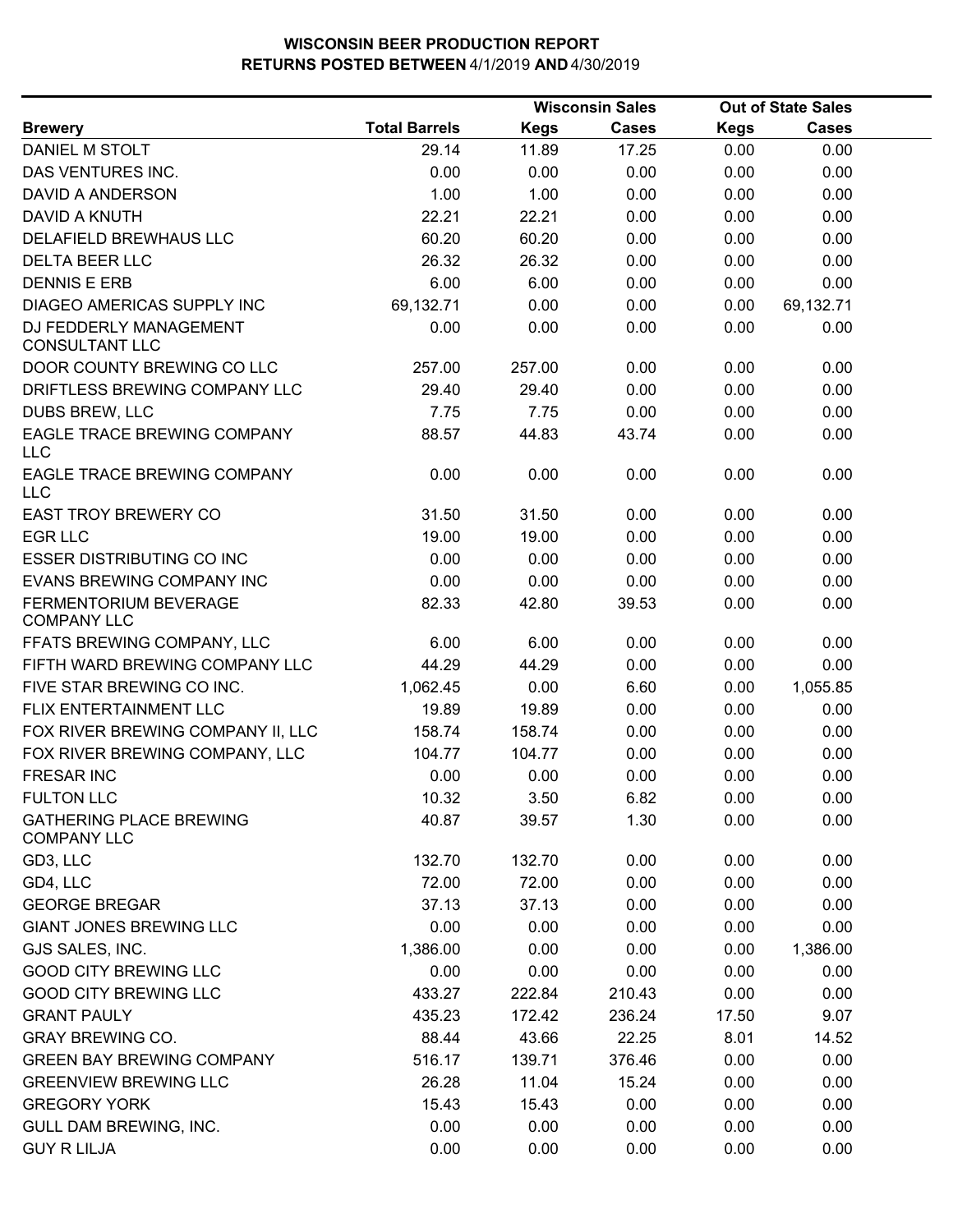|                                             |                      |             | <b>Wisconsin Sales</b> |             | <b>Out of State Sales</b> |  |
|---------------------------------------------|----------------------|-------------|------------------------|-------------|---------------------------|--|
| <b>Brewery</b>                              | <b>Total Barrels</b> | <b>Kegs</b> | Cases                  | <b>Kegs</b> | <b>Cases</b>              |  |
| HACIENDA BREWING CO., LLC                   | 54.00                | 54.00       | 0.00                   | 0.00        | 0.00                      |  |
| HILLSBORO BREWING COMPANY LLC               | 65.67                | 46.00       | 19.67                  | 0.00        | 0.00                      |  |
| HOOPS OF DANE COUNTY, INC.                  | 0.00                 | 0.00        | 0.00                   | 0.00        | 0.00                      |  |
| HOOPS OF DANE COUNTY, INC.                  | 0.00                 | 0.00        | 0.00                   | 0.00        | 0.00                      |  |
| HOOPS OF DANE COUNTY, INC.                  | 0.00                 | 0.00        | 0.00                   | 0.00        | 0.00                      |  |
| HOP & BARREL BREWING COMPANY,<br>LLC        | 45.70                | 33.67       | 12.03                  | 0.00        | 0.00                      |  |
| HOP HAUS BREWING COMPANY LLC                | 16.00                | 16.00       | 0.00                   | 0.00        | 0.00                      |  |
| HOP HAUS BREWING COMPANY LLC                | 0.00                 | 0.00        | 0.00                   | 0.00        | 0.00                      |  |
| HORNELL BREWING CO INC                      | 11,587.72            | 0.00        | 7,963.38               | 0.00        | 3,624.34                  |  |
| <b>INVENTORS BREWPUB LLC</b>                | 12.80                | 12.80       | 0.00                   | 0.00        | 0.00                      |  |
| <b>ISAAC SHOWAKI</b>                        | 957.18               | 314.41      | 642.77                 | 0.00        | 0.00                      |  |
| JACQUELYN FORBES KEARNS                     | 10.00                | 10.00       | 0.00                   | 0.00        | 0.00                      |  |
| <b>JEAN M LANE</b>                          | 12.10                | 12.10       | 0.00                   | 0.00        | 0.00                      |  |
| <b>JEREMY BEACH</b>                         | 0.00                 | 0.00        | 0.00                   | 0.00        | 0.00                      |  |
| <b>JOHN JAGEMANN</b>                        | 0.00                 | 0.00        | 0.00                   | 0.00        | 0.00                      |  |
| <b>JONATHAN CHRISTIANSEN</b>                | 19.73                | 14.50       | 5.23                   | 0.00        | 0.00                      |  |
| KARBEN4 BREWING LLC                         | 1,200.30             | 430.00      | 768.56                 | 0.00        | 1.74                      |  |
| KATCHEVER & CO LLC                          | 224.35               | 103.67      | 120.68                 | 0.00        | 0.00                      |  |
| KELLERMEISTER BEVERAGES, LLC                | 32.18                | 31.51       | 0.67                   | 0.00        | 0.00                      |  |
| KOWALSKE BREWING LLC                        | 7.58                 | 7.58        | 0.00                   | 0.00        | 0.00                      |  |
| KRIER FOODS, INC.                           | 0.00                 | 0.00        | 0.00                   | 0.00        | 0.00                      |  |
| <b>KUL BREWING LLC</b>                      | 708.39               | 0.00        | 708.39                 | 0.00        | 0.00                      |  |
| LA CROSSE DISTILLING COMPANY,<br><b>LLC</b> | 4.07                 | 4.07        | 0.00                   | 0.00        | 0.00                      |  |
| LACROSSE BREWING LLC                        | 963.45               | 0.00        | 477.16                 | 0.00        | 486.29                    |  |
| LAKEFRONT BREWERY, INC.                     | 3,700.24             | 1,334.57    | 1,833.21               | 59.33       | 473.13                    |  |
| LAKEFRONT BREWERY, INC.                     | 149.81               | 0.00        | 149.81                 | 0.00        | 0.00                      |  |
| LAKEWALK BREWERY AND CAFE<br><b>COMPANY</b> | 33.00                | 33.00       | 0.00                   | 0.00        | 0.00                      |  |
| LAZY MONK BREWING LLC                       | 35.34                | 22.45       | 12.89                  | 0.00        | 0.00                      |  |
| LEFFEL ROOTS, LLC                           | 0.00                 | 0.00        | 0.00                   | 0.00        | 0.00                      |  |
| <b>LEVI FUNK</b>                            | 17.26                | 6.61        | 10.65                  | 0.00        | 0.00                      |  |
| LHM BREW PUB, LLC                           | 13.44                | 13.44       | 0.00                   | 0.00        | 0.00                      |  |
| <b>LOST ISLAND WINE LLC</b>                 | 5.81                 | 5.81        | 0.00                   | 0.00        | 0.00                      |  |
| LUCKYS 1313 BREW PUB INVESTOR<br><b>LLC</b> | 10.50                | 10.50       | 0.00                   | 0.00        | 0.00                      |  |
| LUCKYS 1313 BREW PUB INVESTOR<br><b>LLC</b> | 0.00                 | 0.00        | 0.00                   | 0.00        | 0.00                      |  |
| LUCKYS 1313 BREW PUB INVESTOR<br><b>LLC</b> | 0.00                 | 0.00        | 0.00                   | 0.00        | 0.00                      |  |
| MAG ENTERTAINMENT LLC                       | 0.00                 | 0.00        | 0.00                   | 0.00        | 0.00                      |  |
| MARK ANTHONY BREWING INC                    | 101,341.24           | 0.00        | $-3,658.53$            | 0.00        | 104,999.77                |  |
| MATTHEW J GEARY                             | 24.06                | 12.26       | 11.80                  | 0.00        | 0.00                      |  |
| MATTHEW R SCHMIDT                           | 25.00                | 25.00       | 0.00                   | 0.00        | 0.00                      |  |
| MCFLESHMAN'S BREWING CO., LLC.              | 47.67                | 47.67       | 0.00                   | 0.00        | 0.00                      |  |
| MCKENZIE RIVER BREWING                      | 0.00                 | 0.00        | 0.00                   | 0.00        | 0.00                      |  |
|                                             |                      |             |                        |             |                           |  |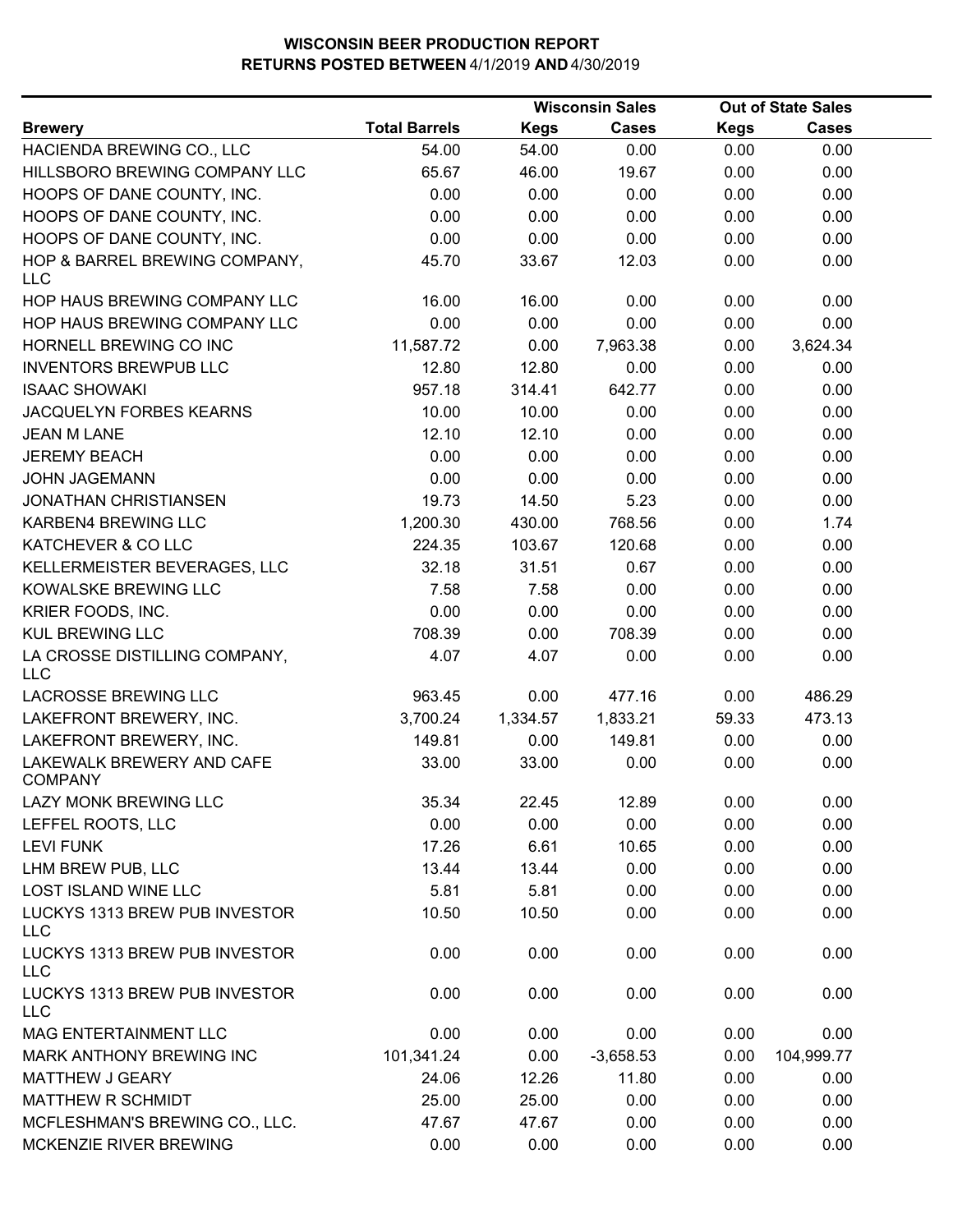|                                                 |                      | <b>Wisconsin Sales</b> |              |             | <b>Out of State Sales</b> |  |  |
|-------------------------------------------------|----------------------|------------------------|--------------|-------------|---------------------------|--|--|
| <b>Brewery</b>                                  | <b>Total Barrels</b> | <b>Kegs</b>            | <b>Cases</b> | <b>Kegs</b> | <b>Cases</b>              |  |  |
| COMPANY, LLC                                    |                      |                        |              |             |                           |  |  |
| MCZ'S BREWING, LLC                              | 0.00                 | 0.00                   | 0.00         | 0.00        | 0.00                      |  |  |
| MELMS BREWING COMPANY INC                       | 14.00                | 14.00                  | 0.00         | 0.00        | 0.00                      |  |  |
| MICHAEL CHRISTENSON                             | 7.00                 | 7.00                   | 0.00         | 0.00        | 0.00                      |  |  |
| MICHAEL K BRENNER                               | 0.00                 | 0.00                   | 0.00         | 0.00        | 0.00                      |  |  |
| MICHAEL W ZUPKE                                 | 19.00                | 19.00                  | 0.00         | 0.00        | 0.00                      |  |  |
| MILLERCOORS LLC                                 | 301.63               | 0.00                   | $-0.02$      | 0.00        | 301.65                    |  |  |
| MILLERCOORS LLC                                 | 11,340.02            | 186.05                 | 10,655.75    | 20.00       | 478.22                    |  |  |
| MILLERCOORS LLC                                 | 210,979.05           | 8,700.92               | 47,704.95    | 32,645.94   | 121,927.24                |  |  |
| MILLERCOORS LLC                                 | 261.11               | 54.00                  | 0.00         | 105.50      | 101.61                    |  |  |
| MILLERCOORS USA LLC                             | 0.00                 | 0.00                   | 0.00         | 0.00        | 0.00                      |  |  |
| MILWAUKEE BREWING COMPANY                       | 760.13               | 364.50                 | 395.63       | 0.00        | 0.00                      |  |  |
| MILWAUKEE BREWING COMPANY                       | 41.40                | 41.40                  | 0.00         | 0.00        | 0.00                      |  |  |
| MINOCQUA BREWING CO INC                         | 24.00                | 24.00                  | 0.00         | 0.00        | 0.00                      |  |  |
| MISSION BREWERY INC                             | 0.00                 | 0.00                   | 0.00         | 0.00        | 0.00                      |  |  |
| MOBCRAFT BEER INC                               | 181.53               | 90.90                  | 89.09        | 0.00        | 1.54                      |  |  |
| MODICUM BREWING LLC                             | 18.92                | 16.00                  | 2.92         | 0.00        | 0.00                      |  |  |
| MOOSEJAW PIZZA & BREWING CO LLC                 | 14.50                | 2.31                   | 12.19        | 0.00        | 0.00                      |  |  |
| MOUNTAIN CREST SRL LLC                          | 6,537.92             | 41.75                  | 357.57       | 40.00       | 6,098.60                  |  |  |
| MPJ MANAGEMENT, LLC                             | 0.00                 | 0.00                   | 0.00         | 0.00        | 0.00                      |  |  |
| NATHAN R WARNKE                                 | 21.82                | 21.82                  | 0.00         | 0.00        | 0.00                      |  |  |
| <b>NEW BARONS BREWING</b><br><b>COOPERATIVE</b> | 2.75                 | 2.75                   | 0.00         | 0.00        | 0.00                      |  |  |
| NEW GLARUS BREWING COMPANY                      | 16,731.76            | 4,899.00               | 11,832.76    | 0.00        | 0.00                      |  |  |
| NEW GLARUS BREWING COMPANY                      | 265.66               | 70.75                  | 194.91       | 0.00        | 0.00                      |  |  |
| NEW MERIDIAN BEER, LLC                          | 57.70                | 57.70                  | 0.00         | 0.00        | 0.00                      |  |  |
| NEXT DOOR BREWING LLC                           | 80.30                | 30.00                  | 50.30        | 0.00        | 0.00                      |  |  |
| NEXT DOOR BREWING LLC                           | 7.75                 | 7.75                   | 0.00         | 0.00        | 0.00                      |  |  |
| NICHOLAS CALAWAY                                | 59.68                | 59.68                  | 0.00         | 0.00        | 0.00                      |  |  |
| NOBLE ROOTS BREWING COMPANY,<br><b>LLC</b>      | 24.04                | 24.04                  | 0.00         | 0.00        | 0.00                      |  |  |
| NORTHWOODS BREWING CORP LLC                     | 69.00                | 69.00                  | 0.00         | 0.00        | 0.00                      |  |  |
| OFF-KILTER BREWING INC                          | 18.46                | 9.75                   | 8.71         | 0.00        | 0.00                      |  |  |
| OLD ABE BREWING LLC                             | 0.00                 | 0.00                   | 0.00         | 0.00        | 0.00                      |  |  |
| <b>OLIPHANT BREWING LLC</b>                     | 66.99                | 44.75                  | 0.00         | 22.24       | 0.00                      |  |  |
| O'SO BREWING COMPANY                            | 244.47               | 109.51                 | 129.16       | 0.00        | 5.80                      |  |  |
| PARCHED EAGLE BREWPUB LLC                       | 7.13                 | 7.13                   | 0.00         | 0.00        | 0.00                      |  |  |
| PATRICK MC INTOSH                               | 0.00                 | 0.00                   | 0.00         | 0.00        | 0.00                      |  |  |
| PETER H GENTRY                                  | 463.96               | 219.80                 | 244.16       | 0.00        | 0.00                      |  |  |
| PETER H GENTRY                                  | 8.00                 | 8.00                   | 0.00         | 0.00        | 0.00                      |  |  |
| PETER PETERSON                                  | 4.00                 | 4.00                   | 0.00         | 0.00        | 0.00                      |  |  |
| PETSKULL BREWING COMPANY LLC                    | 12.00                | 0.00                   | 12.00        | 0.00        | 0.00                      |  |  |
| PHUSION PROJECTS LLC                            | 52,054.41            | 0.00                   | 779.94       | 0.00        | 51,274.47                 |  |  |
| PIGEON RIVER BREWING LLC                        | 50.78                | 30.67                  | 20.11        | 0.00        | 0.00                      |  |  |
| PITCHFORK BREWING LLC                           | 15.65                | 15.65                  | 0.00         | 0.00        | 0.00                      |  |  |
| PLYMOUTH BREWING COMPANY LLC                    | 16.70                | 16.70                  | 0.00         | 0.00        | 0.00                      |  |  |
| PORT HURON BREWING COMPANY,                     | 0.00                 | 0.00                   | 0.00         | 0.00        | 0.00                      |  |  |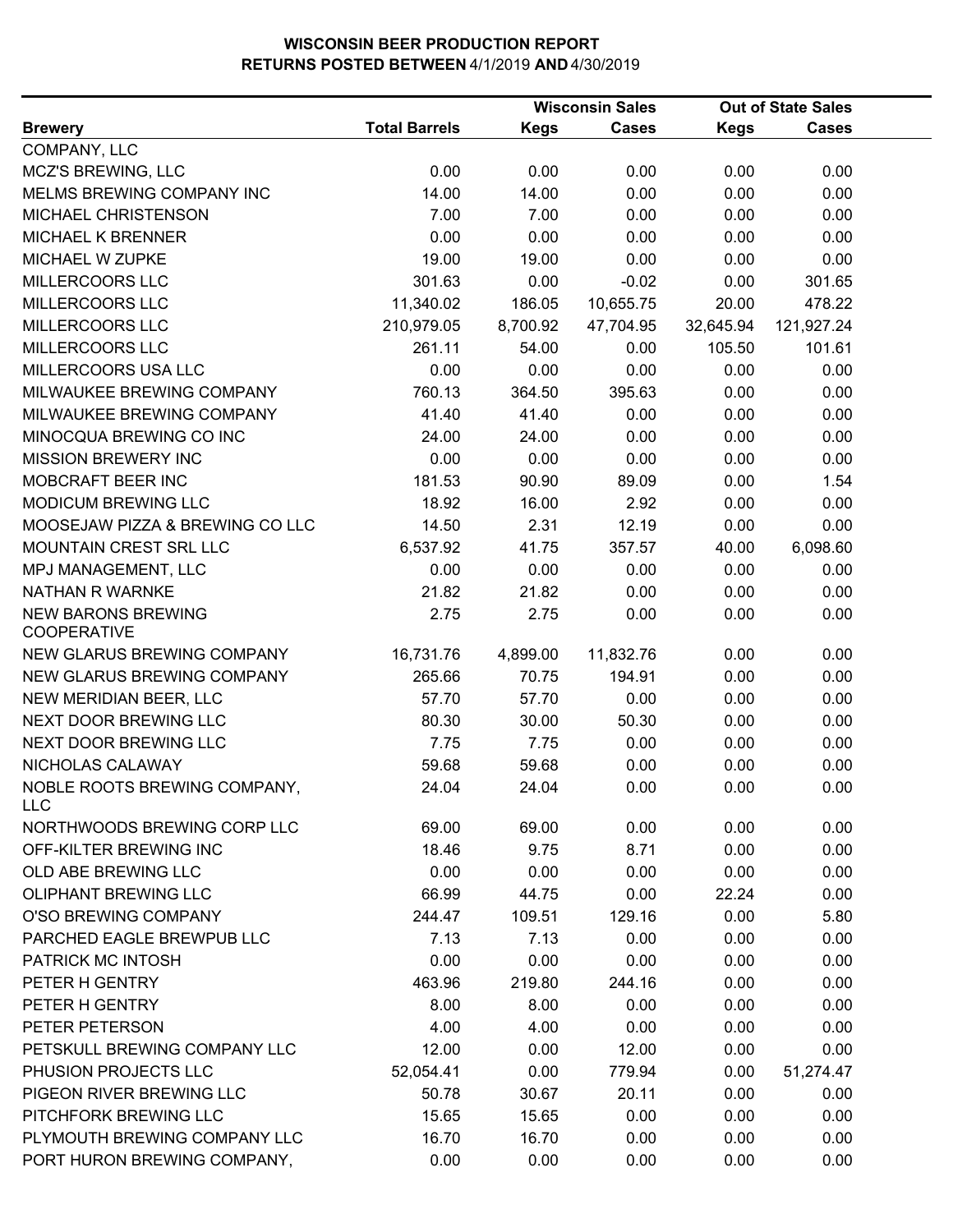|                                                 | <b>Wisconsin Sales</b> |             |              | <b>Out of State Sales</b> |              |  |
|-------------------------------------------------|------------------------|-------------|--------------|---------------------------|--------------|--|
| <b>Brewery</b>                                  | <b>Total Barrels</b>   | <b>Kegs</b> | <b>Cases</b> | <b>Kegs</b>               | <b>Cases</b> |  |
| LLC                                             |                        |             |              |                           |              |  |
| POTOSI BREWING COMPANY                          | 1,902.85               | 319.85      | 643.10       | 516.10                    | 423.80       |  |
| POTOSI BREWING COMPANY                          | 114.20                 | 114.20      | 0.00         | 0.00                      | 0.00         |  |
| RACINE BREWING COMPANY                          | 24.50                  | 24.50       | 0.00         | 0.00                      | 0.00         |  |
| RAIL HOUSE PROPERTIES LLC                       | 22.00                  | 22.00       | 0.00         | 0.00                      | 0.00         |  |
| RAISED GRAIN BREWING COMPANY<br><b>LLC</b>      | 0.00                   | 0.00        | 0.00         | 0.00                      | 0.00         |  |
| RAISED GRAIN BREWING COMPANY<br><b>LLC</b>      | 357.22                 | 128.17      | 229.05       | 0.00                      | 0.00         |  |
| <b>RANDOLPH OSKEY</b>                           | 18.35                  | 18.35       | 0.00         | 0.00                      | 0.00         |  |
| RANDYS FUNHUNTERS BREWERY INC                   | 6.00                   | 6.00        | 0.00         | 0.00                      | 0.00         |  |
| REBELLION BREWING HOLDING<br><b>COMPANY INC</b> | 3.00                   | 3.00        | 0.00         | 0.00                      | 0.00         |  |
| RED EYE BREWING COMPANY LLC                     | 28.15                  | 28.15       | 0.00         | 0.00                      | 0.00         |  |
| REGAL BRAU BREWING COMPANY LLC                  | 667.93                 | 0.00        | 4.76         | 0.00                      | 663.17       |  |
| <b>REVOLVER BREWING LLC</b>                     | 0.00                   | 0.00        | 0.00         | 0.00                      | 0.00         |  |
| RHINELANDER BREWING CO LLC                      | 29.79                  | 12.02       | 17.77        | 0.00                      | 0.00         |  |
| RHINELANDER BREWING CO LLC                      | 6,134.08               | 7.75        | 111.23       | 20.00                     | 5,995.10     |  |
| <b>RICHARD JOSEPH</b>                           | 0.00                   | 0.00        | 0.00         | 0.00                      | 0.00         |  |
| RICHARD JOSEPH                                  | 0.00                   | 0.00        | 0.00         | 0.00                      | 0.00         |  |
| RICHARD JOSEPH                                  | 0.00                   | 0.00        | 0.00         | 0.00                      | 0.00         |  |
| <b>RICHARD R TUESCHER</b>                       | 4.00                   | 0.00        | 4.00         | 0.00                      | 0.00         |  |
| <b>RIGHT BAUER LLC</b>                          | 7.15                   | 7.15        | 0.00         | 0.00                      | 0.00         |  |
| <b>ROBERT A LARSON</b>                          | 138.57                 | 61.00       | 62.35        | 3.83                      | 11.39        |  |
| ROCKY REEF BREWING COMPANY                      | 29.49                  | 29.49       | 0.00         | 0.00                      | 0.00         |  |
| <b>ROGER MILLER</b>                             | 4.35                   | 4.35        | 0.00         | 0.00                      | 0.00         |  |
| ROUND MAN BREWING CO., LLC                      | 15.00                  | 15.00       | 0.00         | 0.00                      | 0.00         |  |
| ROWLAND'S CALUMET BREWING CO.,<br>INC.          | 16.00                  | 16.00       | 0.00         | 0.00                      | 0.00         |  |
| ROWLAND'S CALUMET BREWING CO.,<br>INC.          | 0.00                   | 0.00        | 0.00         | 0.00                      | 0.00         |  |
| RUSH RIVER BREWING LLC                          | 182.80                 | 48.50       | 38.62        | 48.50                     | 47.18        |  |
| SAND CREEK BREWING CO LLC                       | 0.00                   | 0.00        | 0.00         | 0.00                      | 0.00         |  |
| SAWMILL BREWING CO INC                          | 28.70                  | 28.70       | 0.00         | 0.00                      | 0.00         |  |
| SAWMILL LOGGER ENTERPRISES LLC                  | 0.00                   | 0.00        | 0.00         | 0.00                      | 0.00         |  |
| SLEEMAN BREWING COMPANY USA<br><b>INC</b>       | 8,944.99               | 4.17        | 146.07       | $-4.17$                   | 8,798.92     |  |
| <b>SLOCUM LLC</b>                               | 34.40                  | 34.40       | 0.00         | 0.00                      | 0.00         |  |
| SOME NERVE BREWING COMPANY<br><b>LLC</b>        | 2.46                   | 2.46        | 0.00         | 0.00                      | 0.00         |  |
| SONNY'S PIZZERIA LLC                            | 3.00                   | 3.00        | 0.00         | 0.00                      | 0.00         |  |
| SOUTH SHORE BREWERY, INC.                       | 125.02                 | 59.13       | 56.26        | 6.00                      | 3.63         |  |
| SOUTH SHORE BREWERY, INC.                       | 16.07                  | 16.07       | 0.00         | 0.00                      | 0.00         |  |
| <b>SPB LLC</b>                                  | 2,007.45               | 407.25      | 847.70       | 247.00                    | 505.50       |  |
| SPRECHER BREWING COMPANY, INC.                  | 328.54                 | 164.54      | 164.00       | 0.00                      | 0.00         |  |
| STARBOARD BREWING COMPANY LLC                   | 8.00                   | 8.00        | 0.00         | 0.00                      | 0.00         |  |
| STEPHEN B ZINK                                  | 2.00                   | 2.00        | 0.00         | 0.00                      | 0.00         |  |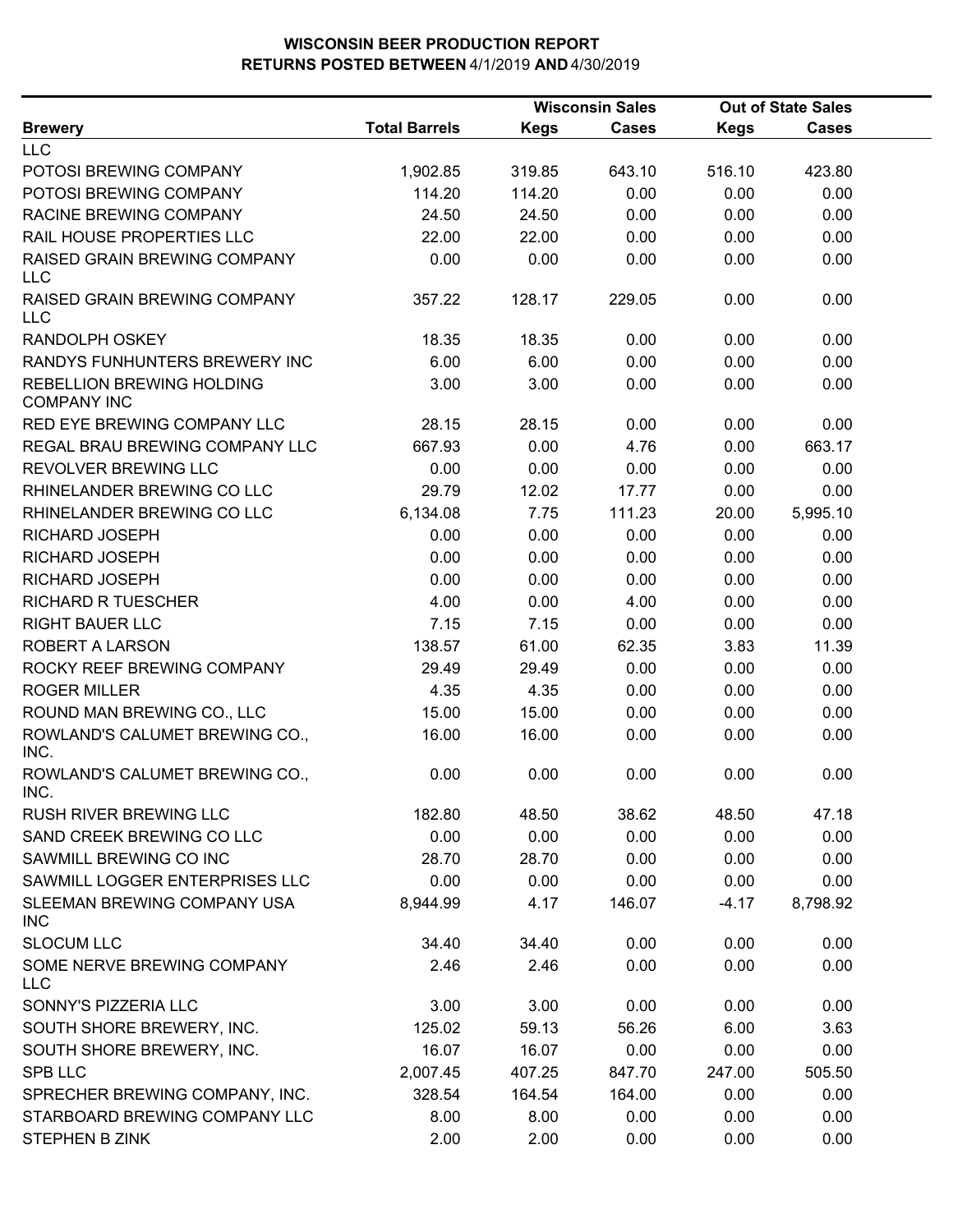|                                                        |                      |             | <b>Wisconsin Sales</b> | <b>Out of State Sales</b> |              |  |
|--------------------------------------------------------|----------------------|-------------|------------------------|---------------------------|--------------|--|
| <b>Brewery</b>                                         | <b>Total Barrels</b> | <b>Kegs</b> | <b>Cases</b>           | <b>Kegs</b>               | <b>Cases</b> |  |
| STILLMANK BREWING COMPANY                              | 110.28               | 58.42       | 51.86                  | 0.00                      | 0.00         |  |
| STONE ARCH BREWPUB INC.                                | 150.99               | 150.99      | 0.00                   | 0.00                      | 0.00         |  |
| SUNSHINE BREWING COMPANY LLC                           | 6.00                 | 6.00        | 0.00                   | 0.00                      | 0.00         |  |
| SUNSHINE BREWING COMPANY LLC                           | 0.00                 | 0.00        | 0.00                   | 0.00                      | 0.00         |  |
| SWINGING BRIDGE BREWING<br><b>COMPANY</b>              | 18.13                | 17.00       | 1.13                   | 0.00                      | 0.00         |  |
| SWITCHGEAR BREWING COMPANY<br><b>LLC</b>               | 14.80                | 14.80       | 0.00                   | 0.00                      | 0.00         |  |
| TERRAPIN BEER COMPANY LLC                              | 0.00                 | 0.00        | 0.00                   | 0.00                      | 0.00         |  |
| THE BRONX BREWERY, LLC                                 | 0.00                 | 0.00        | 0.00                   | 0.00                      | 0.00         |  |
| THE EAU CLAIRE BREWING PROJECT<br><b>LLC</b>           | 137.70               | 36.00       | 68.79                  | 1.25                      | 31.66        |  |
| THE EXPLORIUM BREWPUB LLC                              | 59.41                | 59.41       | 0.00                   | 0.00                      | 0.00         |  |
| THE GD 2, LLC                                          | 55.87                | 55.87       | 0.00                   | 0.00                      | 0.00         |  |
| THE GREAT DANE PUB AND BREWING<br>COMPANY, INC.        | 122.71               | 122.71      | 0.00                   | 0.00                      | 0.00         |  |
| THE LONE GIRL BREWING COMPANY -<br><b>WAUNAKEE LLC</b> | 31.75                | 31.75       | 0.00                   | 0.00                      | 0.00         |  |
| THE MCKENZIE RIVER CORPORATION                         | 0.00                 | 0.00        | 0.00                   | 0.00                      | 0.00         |  |
| THIRD SPACE BREWING LLC                                | 589.61               | 247.00      | 342.61                 | 0.00                      | 0.00         |  |
| THUMB KNUCKLE BREWING COMPANY                          | 35.67                | 35.67       | 0.00                   | 0.00                      | 0.00         |  |
| <b>TIMOTHY M NELSON</b>                                | 183.50               | 183.50      | 0.00                   | 0.00                      | 0.00         |  |
| TITLETOWN BREWING CO LLC                               | 361.55               | 160.01      | 201.54                 | 0.00                      | 0.00         |  |
| <b>TOM PORTER</b>                                      | 369.90               | 369.90      | 0.00                   | 0.00                      | 0.00         |  |
| <b>TOPPLING GOLIATH INC</b>                            | 75.68                | 0.00        | 0.00                   | 75.68                     | 0.00         |  |
| TRAP ROCK BREWING COMPANY INC                          | 5.00                 | 5.00        | 0.00                   | 0.00                      | 0.00         |  |
| TRIBUTE BREWING COMPANY LLC                            | 34.55                | 18.58       | 15.97                  | 0.00                      | 0.00         |  |
| TURTLE STACK BREWERY, LLC                              | 27.17                | 27.17       | 0.00                   | 0.00                      | 0.00         |  |
| UNITED BRANDS COMPANY INC                              | 0.00                 | 0.00        | 0.00                   | 0.00                      | 0.00         |  |
| URBAN HARVEST BREWING COMPANY<br>LLC                   | 11.75                | 11.75       | 0.00                   | 0.00                      | 0.00         |  |
| <b>VENNTURE BREW COMPANY LLC</b>                       | 20.67                | 18.24       | 2.43                   | 0.00                      | 0.00         |  |
| <b>VIKING BREWING</b>                                  | 9.54                 | 4.49        | 5.05                   | 0.00                      | 0.00         |  |
| VINTAGE II, INC.                                       | 120.00               | 120.00      | 0.00                   | 0.00                      | 0.00         |  |
| VINTAGE II, INC.                                       | 33.50                | 33.50       | 0.00                   | 0.00                      | 0.00         |  |
| <b>VINTAGE LLC</b>                                     | 0.00                 | 0.00        | 0.00                   | 0.00                      | 0.00         |  |
| WALNUT BREWERY, INC.                                   | 40.90                | 40.90       | 0.00                   | 0.00                      | 0.00         |  |
| WATER STREET BREWERY, INC.                             | 18.00                | 18.00       | 0.00                   | 0.00                      | 0.00         |  |
| WESTALLION BREWING COMPANY LLC                         | 55.00                | 55.00       | 0.00                   | 0.00                      | 0.00         |  |
| <b>WILLIAM K BUSCH BREWING</b><br><b>COMPANY LLC</b>   | 515.37               | 0.01        | $-0.01$                | 19.33                     | 496.04       |  |
| <b>WILLIAM MOLL</b>                                    | 1.00                 | 1.00        | 0.00                   | 0.00                      | 0.00         |  |
| WINERY EXCHANGE, INC.                                  | 0.00                 | 0.00        | 0.00                   | 0.00                      | 0.00         |  |
| WISCONSIN BREWING COMPANY LLC                          | 746.00               | 566.67      | $-276.22$              | 81.33                     | 374.22       |  |
| WISCONSIN BREWING COMPANY LLC                          | 207.91               | 0.00        | 207.91                 | 0.00                      | 0.00         |  |
| WORKING DRAFT BEER COMPANY LLC                         | 64.50                | 64.50       | 0.00                   | 0.00                      | 0.00         |  |
| <b>WSB-GRAFTON INC</b>                                 | 26.50                | 26.50       | 0.00                   | 0.00                      | 0.00         |  |
|                                                        |                      |             |                        |                           |              |  |